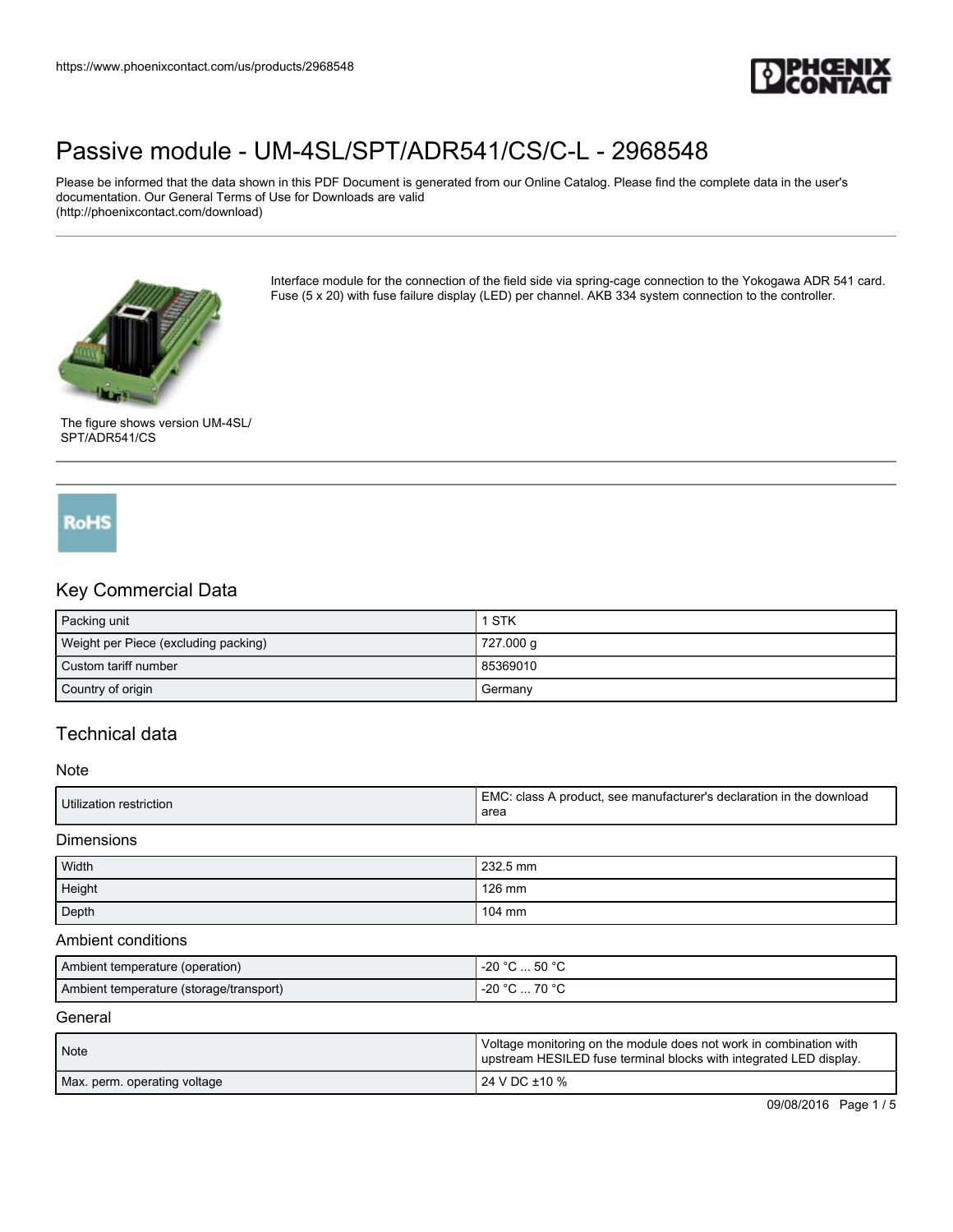

## Technical data

General

| Max. perm. current (per branch)         | 630 mA                    |
|-----------------------------------------|---------------------------|
| Max. permissible current (all branches) | 6.3 A                     |
| Status display                          | Green LED                 |
| Mounting position                       | any                       |
| Assembly instructions                   | In rows with zero spacing |
| Standards/regulations                   | <b>DIN EN 50178</b>       |
| Rated surge voltage                     | 0.8 kV (basic insulation) |
| Degree of pollution                     |                           |
| Overvoltage category                    | Ш                         |

#### Connection data for connection 1

| Connection name                  | Field level                               |
|----------------------------------|-------------------------------------------|
| Connection method                | Spring-cage connection                    |
| Conductor cross section solid    | $0.2$ mm <sup>2</sup> 4 mm <sup>2</sup>   |
| Conductor cross section flexible | $10.2$ mm <sup>2</sup> 25 mm <sup>2</sup> |
| Conductor cross section AWG      | 2412                                      |
| Number of positions              | 32                                        |

### Connection data for connection 2

| Connection name       | Controller level           |
|-----------------------|----------------------------|
| Connection method     | COMBICON connectors        |
| Number of connections |                            |
| Number of positions   | 18                         |
| Note                  | Yokogawa AKB334-compatible |

#### Supported controller

| Controller            | YOKOGAWA CS3000 CentumVP |
|-----------------------|--------------------------|
| I - suitable I/O card | ADR <sub>54</sub>        |

### Standards and Regulations

| Standards/regulations | <b>DIN EN 50178</b> |
|-----------------------|---------------------|
| Degree of pollution   |                     |
| Overvoltage category  | Ш                   |

# Drawings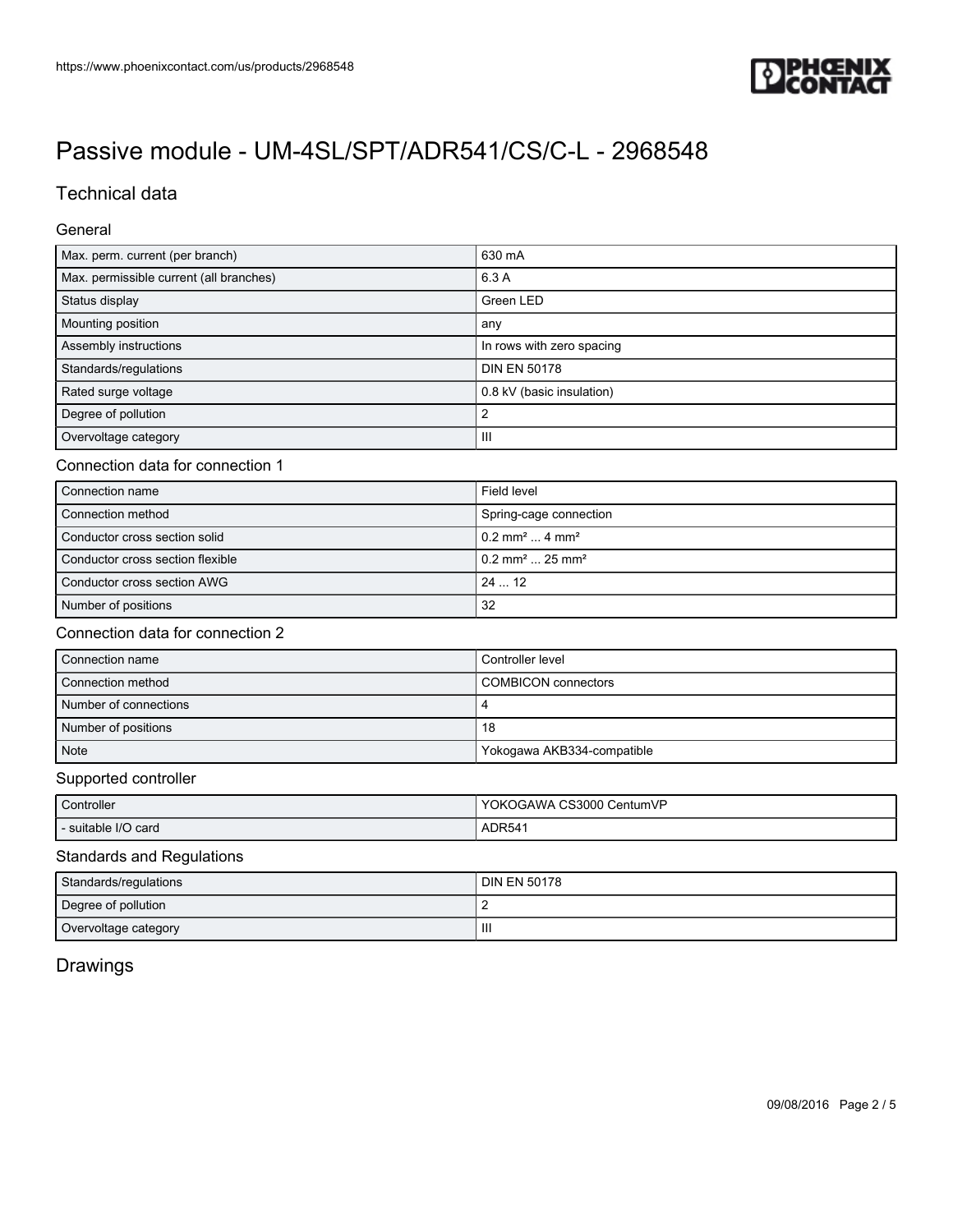

Dimensional drawing

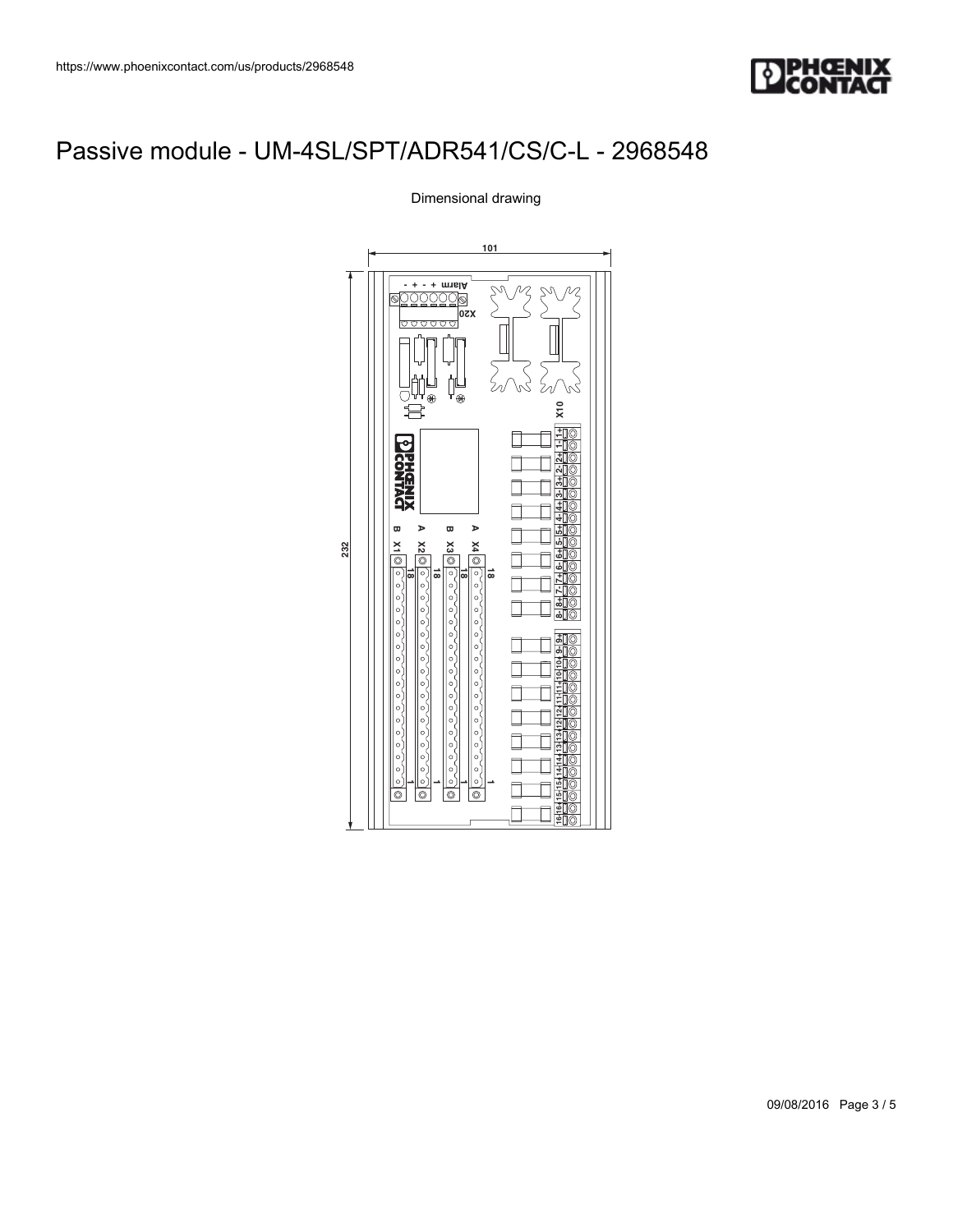

| 3548                                                                                                                                                                                                                                                                                                                                                                                                                                                                                                                                                                                                                                                                                                                                                                                                                                                                                                                                                   | <b>DPHŒNIX</b><br><b>CONTACT</b> |  |  |
|--------------------------------------------------------------------------------------------------------------------------------------------------------------------------------------------------------------------------------------------------------------------------------------------------------------------------------------------------------------------------------------------------------------------------------------------------------------------------------------------------------------------------------------------------------------------------------------------------------------------------------------------------------------------------------------------------------------------------------------------------------------------------------------------------------------------------------------------------------------------------------------------------------------------------------------------------------|----------------------------------|--|--|
| L/SPT/ADR541/CS/C-L - 2968548                                                                                                                                                                                                                                                                                                                                                                                                                                                                                                                                                                                                                                                                                                                                                                                                                                                                                                                          |                                  |  |  |
| Circuit diagram<br>Channels 1 16                                                                                                                                                                                                                                                                                                                                                                                                                                                                                                                                                                                                                                                                                                                                                                                                                                                                                                                       |                                  |  |  |
| $x_4$ $x_2$ $c$ H.<br>Field $x_{10}$<br>$1 + 0 -$<br>t<br>E<br>$\overline{1}$<br>$\circlearrowright^{\mathsf{A1}}$<br>$ -$<br>$-$ O A1                                                                                                                                                                                                                                                                                                                                                                                                                                                                                                                                                                                                                                                                                                                                                                                                                 |                                  |  |  |
| $2+$ 0<br><b>Fill</b><br>$\,$ 2 $\,$<br>$\circ$ <sup>A2</sup> OA2<br>$2 - 0$<br>$3+$ 0-<br><b>FI</b><br>$\mathbf{3}$<br>$\circ$ <sup>A3</sup> OA3                                                                                                                                                                                                                                                                                                                                                                                                                                                                                                                                                                                                                                                                                                                                                                                                      |                                  |  |  |
| $3.$ $O-$<br>.<br>$4+$ O-<br><b>Foll</b><br>$\sqrt{4}$<br>$\circ$ <sup>A4</sup> $\circ$ A4<br>$4 \circlearrowright$                                                                                                                                                                                                                                                                                                                                                                                                                                                                                                                                                                                                                                                                                                                                                                                                                                    |                                  |  |  |
| $5+$ $O-$<br>飼<br>$5\phantom{.0}$<br>$O^{AS}$ $\bigcirc$ A <sub>5</sub><br>$5.$ $\circ$<br>$- -$<br>$\sim$ $\sim$<br>.<br>$6+$ $\bigcirc$<br>t<br>E<br>$\,$ 6 $\,$<br>$\circ$ <sup>A6</sup><br>$ \circ$ A6<br>$6 \circlearrowright$                                                                                                                                                                                                                                                                                                                                                                                                                                                                                                                                                                                                                                                                                                                    |                                  |  |  |
| $- - -$<br>.<br>$7+$ O-<br><b>Follow</b><br>$\overline{7}$<br>$OA7$ $O A7$<br>$7.0-$<br>$8+$ $\bigcirc$<br>t<br>村<br>1<br>8                                                                                                                                                                                                                                                                                                                                                                                                                                                                                                                                                                                                                                                                                                                                                                                                                            |                                  |  |  |
| $\circ$ <sup>A8</sup> $\circ$ A8<br>$\bullet$ 0-<br>$9+$ O<br>飼<br>$10\,$<br>$O^{A10}$ OA10<br>$\overline{1}_{9}$ . $\overline{0}$                                                                                                                                                                                                                                                                                                                                                                                                                                                                                                                                                                                                                                                                                                                                                                                                                     |                                  |  |  |
| $10+O^{-}$<br><b>Figure</b><br>$11\,$<br>$\circ$ <sup>411</sup> $\circ$ <sub>411</sub><br>$10 - 10$<br>$11+O-$<br>飼<br>$\mathbf{12}$<br>$OA12$ $OA12$<br>$11.0 -$                                                                                                                                                                                                                                                                                                                                                                                                                                                                                                                                                                                                                                                                                                                                                                                      |                                  |  |  |
| $12+O-$<br><b>FULL</b><br>13<br>$OA13$ $OA13$<br>$12 - 0$<br>$ -$<br>$13+O-$<br><b>FLI</b>                                                                                                                                                                                                                                                                                                                                                                                                                                                                                                                                                                                                                                                                                                                                                                                                                                                             |                                  |  |  |
| $\bf 14$<br>$O^{A14}$ $OA14$<br>$13 - 0$<br>$14+O-$<br><b>FALL</b><br>${\bf 15}$<br>$\circ$ <sup>A15</sup><br>$\circ$ A15<br>$\circ$<br>$  -$<br>-------------<br>$\sim$ $\sim$                                                                                                                                                                                                                                                                                                                                                                                                                                                                                                                                                                                                                                                                                                                                                                        |                                  |  |  |
| $15+O-$<br><b>The light</b><br>16<br>$\circ$ <sup>A16</sup><br>$\circ$ A16<br>$15 - 0$<br>$\omega\omega\omega$<br>$\sim$ $\sim$<br>$- - - - -$<br>$16+$ $O-$<br>$ \mathbb{R} \rangle$<br>$17\,$<br>$O^{A17}$ $O^{A17}$<br>$16 - 0$                                                                                                                                                                                                                                                                                                                                                                                                                                                                                                                                                                                                                                                                                                                     |                                  |  |  |
| $- - -$<br>$- - - -$<br>$\begin{tabular}{r c c} & $\mathbf{-}$ & $\mathbf{-}$ & $\mathbf{-}$ \\ \hline $\mathbf{X3}$ & $\mathbf{X1}$ \\ \hline $\mathbf{0}$ & $\mathbf{B1}$ & $\mathbf{-01}$ \\ \hline $\mathbf{0}$ & $\mathbf{01}$ & $\mathbf{01}$ \\ \hline $\mathbf{0}$ & $\mathbf{010}$ & $\mathbf{010}$ \\ \hline $\mathbf{0}$ & $\mathbf{010}$ & $\mathbf{-010}$ \\ \hline $\mathbf{0}$ & $\mathbf{010}$ & $\mathbf{-010}$ \\ \hline $\mathbf{0}$ & $\mathbf{011}$ & $\mathbf{-011}$ \\ \hline $\mathbf$<br>$\begin{array}{ c c } \hline \text{X20} & \text{---} \\ \hline \text{S(+)}\bigcirc & \text{---} \\ \hline \text{S(+)}\bigcirc & \text{---} \\ \hline \text{S(+)}\bigcirc & \text{---} \\ \text{3(+)}\bigcirc & \text{---} \\ \hline \text{X2} & \text{---} \\ \text{X3} & \text{---} \\ \text{---} \\ \text{---} \\ \hline \text{X2} & \text{---} \\ \text{---} \\ \text{---} \\ \text{---} \\ \hline \text{Mondtoring} \end{array}$ |                                  |  |  |
|                                                                                                                                                                                                                                                                                                                                                                                                                                                                                                                                                                                                                                                                                                                                                                                                                                                                                                                                                        | 09/08/2016 Page 4 / 5            |  |  |